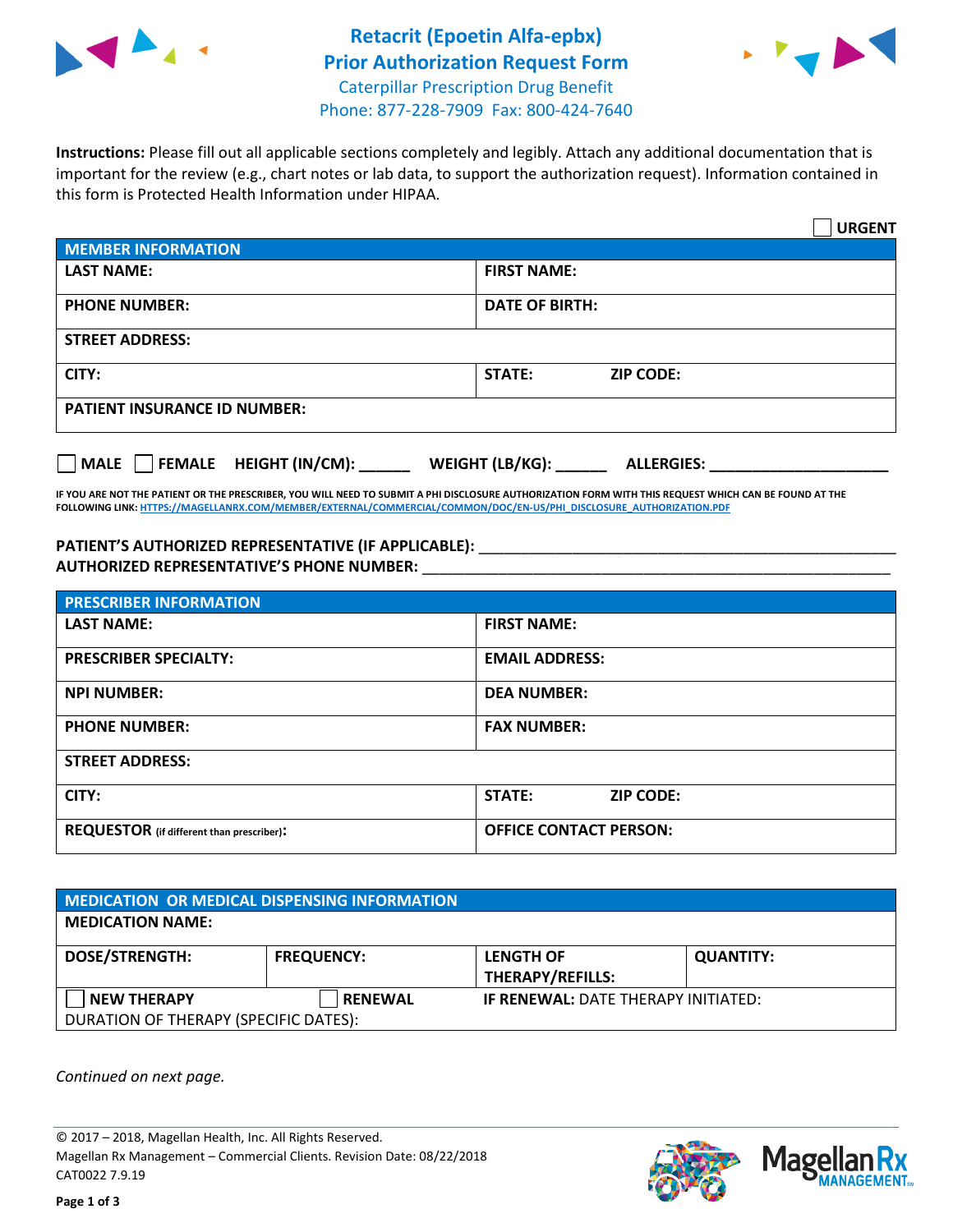



| <b>MEMBER'S LAST NAME:</b> NAME                                                                                                                                                                                                                                                                                                                                                | <b>MEMBER'S FIRST NAME:</b>                                                                                                                                                                                                                                                                                                                 |                                                       |  |
|--------------------------------------------------------------------------------------------------------------------------------------------------------------------------------------------------------------------------------------------------------------------------------------------------------------------------------------------------------------------------------|---------------------------------------------------------------------------------------------------------------------------------------------------------------------------------------------------------------------------------------------------------------------------------------------------------------------------------------------|-------------------------------------------------------|--|
|                                                                                                                                                                                                                                                                                                                                                                                | 1. HAS THE PATIENT TRIED ANY OTHER MEDICATIONS FOR THIS CONDITION?                                                                                                                                                                                                                                                                          | NO<br>YES (if yes, complete below)                    |  |
| <b>MEDICATION/THERAPY (SPECIFY</b><br>DRUG NAME AND DOSAGE):                                                                                                                                                                                                                                                                                                                   | <b>DURATION OF THERAPY (SPECIFY</b><br>DATES):                                                                                                                                                                                                                                                                                              | <b>RESPONSE/REASON FOR</b><br><b>FAILURE/ALLERGY:</b> |  |
|                                                                                                                                                                                                                                                                                                                                                                                |                                                                                                                                                                                                                                                                                                                                             |                                                       |  |
| <b>2. LIST DIAGNOSES:</b>                                                                                                                                                                                                                                                                                                                                                      |                                                                                                                                                                                                                                                                                                                                             | <b>ICD-10:</b>                                        |  |
| □ Reduction of allogenic blood transfusions in elective, non-cardiac, non-vascular<br>surgery<br>□ Secondary anemia                                                                                                                                                                                                                                                            |                                                                                                                                                                                                                                                                                                                                             |                                                       |  |
|                                                                                                                                                                                                                                                                                                                                                                                | □ Other diagnosis: __________________________ICD-10____________________________                                                                                                                                                                                                                                                             |                                                       |  |
| PRIOR AUTHORIZATION.                                                                                                                                                                                                                                                                                                                                                           | 3. REQUIRED CLINICAL INFORMATION: PLEASE PROVIDE ALL RELEVANT CLINICAL INFORMATION TO SUPPORT A                                                                                                                                                                                                                                             |                                                       |  |
| following:<br>$\square$ Yes $\square$ No<br>*Please provide documentation<br>$\square$ Yes $\square$ No                                                                                                                                                                                                                                                                        | For reduction of allogenic blood transfusions in elective, non-cardiac, non-vascular surgery, also answer the<br>Does the patient have a hematocrit level between 30 to 39 percent and/or hemoglobin between 10 to 13 g/dL?*<br>Were lab tests showing low hematocrit and/or hemoglobin levels administered within 30 days of this request? |                                                       |  |
| For secondary anemia, also answer the following:<br>Select the primary cause of the secondary anemia for the patient:<br>$\Box$ Chronic kidney disease with dialysis<br>□ Chronic kidney disease without dialysis<br>□ Multiple myeloma<br>□ Myelosuppressive chemotherapy<br>□ Myelodysplastic syndrome<br>$\Box$ Hepatitis C therapy with ribavirin and interferon treatment |                                                                                                                                                                                                                                                                                                                                             |                                                       |  |
| <b>Please provide documentation</b>                                                                                                                                                                                                                                                                                                                                            | Secondary anemia due to chronic kidney disease with dialysis or myelodysplastic syndrome, answer the following:<br>Does the patient have a hematocrit less than 33 percent and/or hemoglobin less than 11 g/dL? $\Box$ Yes $\Box$ No                                                                                                        |                                                       |  |
| $\square$ Yes $\square$ No                                                                                                                                                                                                                                                                                                                                                     | Were lab tests showing low hematocrit and/or hemoglobin levels administered within 30 days of this request?                                                                                                                                                                                                                                 |                                                       |  |
|                                                                                                                                                                                                                                                                                                                                                                                |                                                                                                                                                                                                                                                                                                                                             |                                                       |  |

© 2017 – 2018, Magellan Health, Inc. All Rights Reserved. Magellan Rx Management – Commercial Clients. Revision Date: 08/22/2018 CAT0022 7.9.19